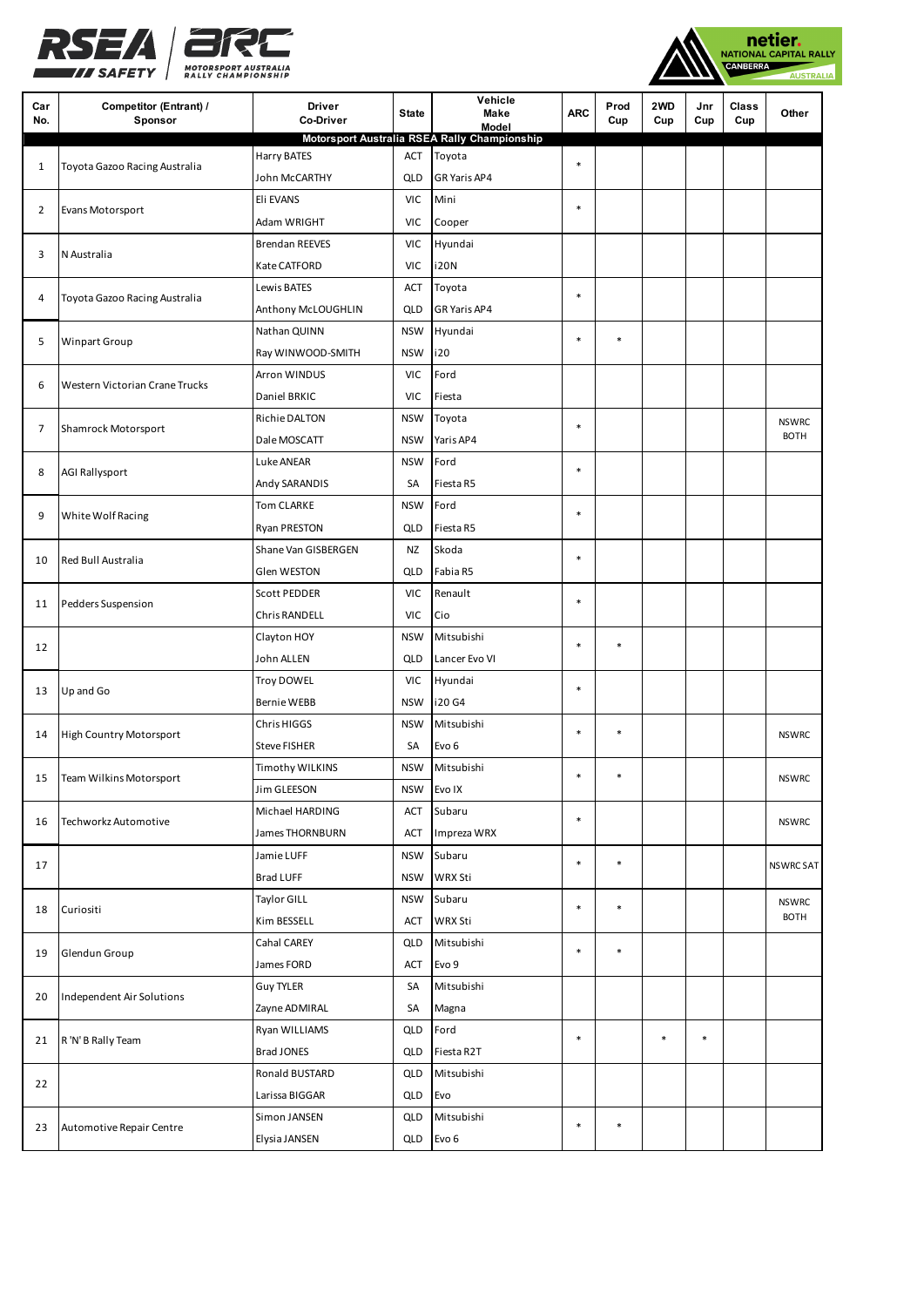



| Car | <b>Competitor (Entrant) /</b> | <b>Driver</b>          | <b>State</b> | Motorsport Australia RSEA Rally Championship Continued<br>Vehicle<br><b>Make</b> | <b>NSW</b> | <b>ECCRS</b> | 2wd    | Sat    | Cup | Other          |
|-----|-------------------------------|------------------------|--------------|----------------------------------------------------------------------------------|------------|--------------|--------|--------|-----|----------------|
| No. | Sponsor                       | <b>Co-Driver</b>       |              | Model                                                                            | <b>REG</b> |              | 4wd    | Sun    |     |                |
| 24  | <b>IKON Signs</b>             | Dean RIDGE             | <b>NSW</b>   | Citroen                                                                          | $\ast$     |              | $\ast$ |        |     | <b>NSWRC</b>   |
|     |                               | Phillip BONSER         | <b>NSW</b>   | DS3 R3T                                                                          |            |              |        |        |     |                |
| 25  | Creative Canberra Trailers    | Peter DIMMOCK          | <b>NSW</b>   | Toyota                                                                           |            |              | $\ast$ |        |     |                |
|     |                               | <b>Russell HANNAH</b>  | <b>NSW</b>   | Yaris AP4                                                                        |            |              |        |        |     |                |
| 26  |                               | Aidan PETERSON         | <b>TAS</b>   | Daihatsu                                                                         | $\ast$     |              | $\ast$ | $\ast$ |     | <b>NSWRC</b>   |
|     |                               | Mitchell NEWTON        | <b>TAS</b>   | Charade                                                                          |            |              |        |        |     |                |
| 27  |                               | Chris STILLING         | <b>NSW</b>   | Toyota                                                                           |            |              |        |        |     |                |
|     |                               | Claire BUCCINI         | <b>QLD</b>   | Corolla                                                                          |            |              |        |        |     |                |
| 28  | <b>High Country Motors</b>    | <b>Trevor STILLING</b> | <b>NSW</b>   | Datsun                                                                           |            |              | $\ast$ |        |     | Classic C3     |
|     |                               | <b>Jon THOMSON</b>     | <b>NSW</b>   | Stanza                                                                           |            |              |        |        |     |                |
| 29  |                               | Molly SPALDING         | SA           | Subaru                                                                           | $\ast$     |              |        |        |     |                |
|     |                               | Douglas JOHNSON        | SA           | <b>RS</b>                                                                        |            |              |        |        |     |                |
| 30  | <b>Virtual Security Guard</b> | Cameron HENRY          | <b>QLD</b>   | Subaru                                                                           | $\ast$     | $\ast$       |        |        |     |                |
|     |                               | Erik JOHNSSON          | <b>QLD</b>   | <b>WRX Sti</b>                                                                   |            |              |        |        |     |                |
| 31  |                               | James DIMMOCK          | <b>ACT</b>   | Ford                                                                             |            |              | $\ast$ |        |     |                |
|     |                               | Paul BENNETT           |              | Fiesta                                                                           |            |              |        |        |     |                |
|     |                               | lan GRIFFIN            | <b>QLD</b>   | Toyota                                                                           |            |              |        |        |     |                |
| 32  | Forthluck Premium Gin NZ      | David STEPHENS         | <b>NSW</b>   | Celica                                                                           |            |              |        |        |     | C <sub>3</sub> |

| Car<br>No. | <b>Competitor (Entrant) /</b><br>Sponsor | <b>Driver</b><br><b>Co-Driver</b>    | <b>State</b> | Vehicle<br>Make<br>Model                           | <b>NSW</b><br><b>REG</b> | <b>ECCRS</b> | 2wd<br>4wd | Sat<br>Sun  | Cup  | Other          |
|------------|------------------------------------------|--------------------------------------|--------------|----------------------------------------------------|--------------------------|--------------|------------|-------------|------|----------------|
|            |                                          |                                      |              | NSW Rally Championship & East Coast Classic Series |                          |              |            |             |      |                |
| 33         | <b>MRF Pinnacle Tyres</b>                | <b>Tony SULLENS</b>                  | <b>NSW</b>   | Subaru                                             | $\ast$                   |              | 4WD        | <b>Both</b> |      |                |
|            |                                          | Kaylie NEWELL                        | <b>NSW</b>   | <b>WRX Sti</b>                                     |                          |              |            |             |      |                |
|            | G.K. Denney Tyres                        | Malcolm KEOUGH                       | <b>NSW</b>   | Audi                                               | $\ast$                   |              | 4WD        |             |      | C <sub>3</sub> |
| 34         |                                          | Jaclyn SHARKEY                       | <b>ACT</b>   | Quattro S1 E2 Replica                              |                          |              |            |             |      |                |
| 35         |                                          | Mark WILLS                           | <b>NSW</b>   | Subaru                                             | $\ast$                   |              |            | <b>SAT</b>  |      |                |
|            | Classic Building and Design              | Kam BAKER                            | <b>NSW</b>   | <b>WRX Sti</b>                                     |                          |              |            |             |      | P5             |
| 36         |                                          | <b>Bethany CULLEN</b>                | <b>NSW</b>   | Mitsubishi                                         | $\ast$                   |              | 4WD        |             | Gold | <b>ACTRS</b>   |
|            |                                          | Melanie McMINN                       | <b>ACT</b>   | Evo VI                                             |                          |              |            |             |      |                |
| 37         |                                          | Sean McALOON                         | <b>NSW</b>   | Ford                                               | $\ast$                   |              | 2WD        | Both        |      |                |
|            |                                          | Muireann HAYES                       | <b>NSW</b>   | <b>Escort MkII</b>                                 |                          |              |            |             |      |                |
| 38         | Cooldrive Rally Team                     | <b>Stuart COLLISON</b>               | <b>ACT</b>   | Subaru                                             |                          |              | 4WD        | Both        | Gold | <b>ACTRS</b>   |
|            |                                          | Lance ARUNDEL                        | <b>ACT</b>   | <b>WRX Sti</b>                                     |                          |              |            |             |      |                |
| 39         | <b>FELK Engineering</b>                  | <b>Riley WALTERS</b>                 | <b>NSW</b>   | Subaru                                             | $\ast$                   |              | 4WD        | Both        |      |                |
|            |                                          | <b>Andrew CROWLEY</b>                | <b>NSW</b>   | <b>WRX Sti</b>                                     |                          |              |            |             |      |                |
| 40         |                                          | Peter EWING                          | <b>NSW</b>   | Subaru                                             | $\ast$                   |              | 4WD        | Both        |      | P5             |
|            |                                          | Anna RITSON                          | <b>NSW</b>   | Impreza                                            |                          |              |            |             |      |                |
| 41         | Comfort Shutters Pty Ltd                 | Robert GORST                         | <b>NSW</b>   | Datsun                                             |                          | $\ast$       | 2WD        | SAT         |      |                |
|            |                                          | Joanne GORST                         | <b>NSW</b>   | P510                                               |                          |              |            |             |      |                |
| 42         | Deep Civil                               | Declan FOLEY                         | <b>NSW</b>   | Volkswagen                                         | $\ast$                   |              | 2WD        | <b>Both</b> |      | <b>ECCRS</b>   |
|            |                                          | Golf<br>Kenneth MURPHY<br><b>NSW</b> |              |                                                    |                          |              |            |             |      |                |
| 43         | <b>Bailey Contracting Group</b>          | Michael BAILEY                       | QLD          | Nissan                                             | $\ast$                   |              |            | <b>Both</b> |      | C <sub>3</sub> |
|            |                                          | Ian WHITEHEAD                        | <b>VIC</b>   | GTiR                                               |                          |              |            |             |      |                |
|            | Tonagh HDD                               | <b>Michael BARRY</b>                 | <b>NSW</b>   | Ford                                               | $\ast$                   |              | 2WD        | Both        |      |                |
| 44         |                                          | Patrick SKELTON                      | <b>NSW</b>   | Escort Mk II                                       |                          |              |            |             |      |                |